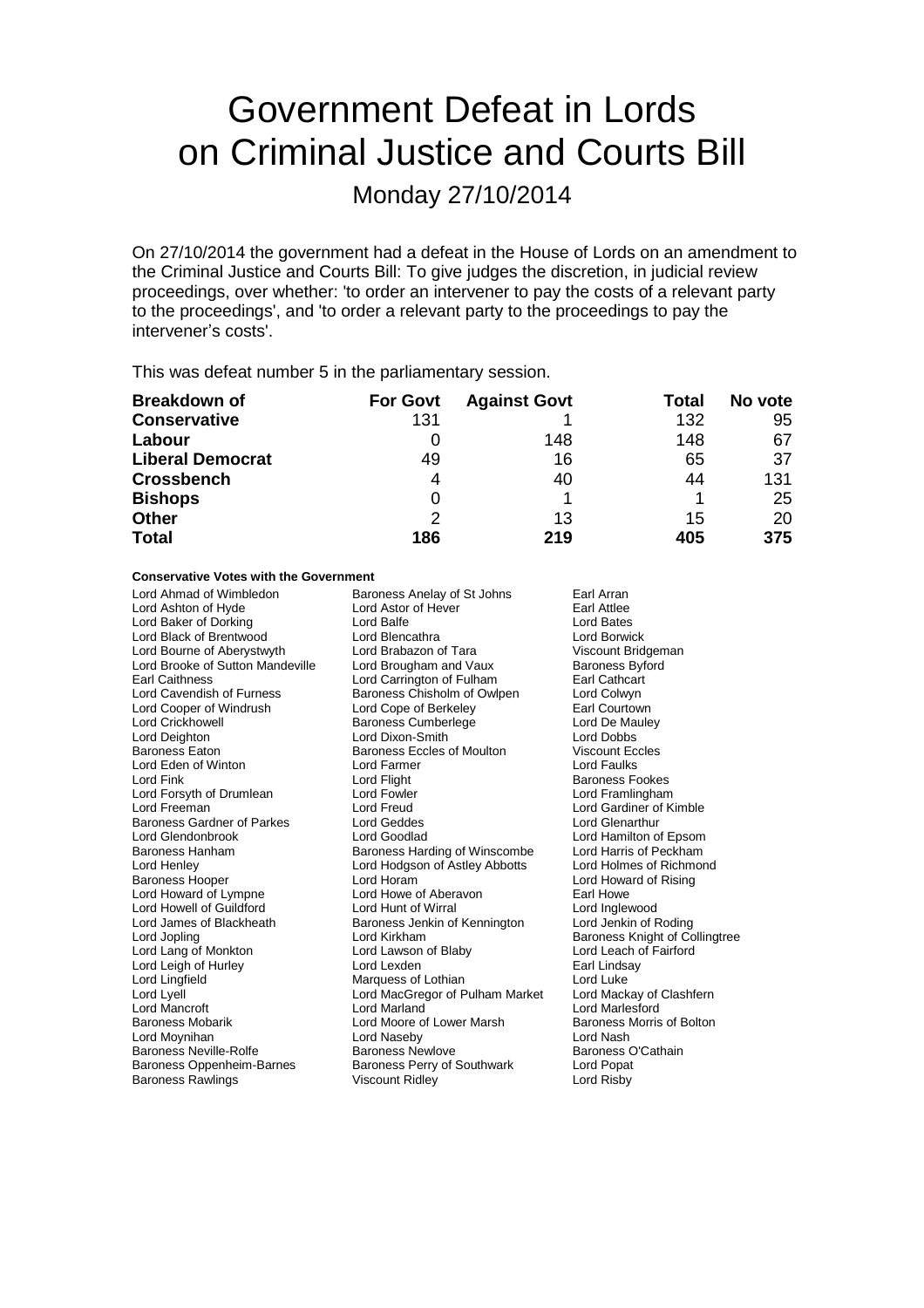Baroness Seccombe Earl Selborne Carl Selborne Lord Selkirk of Douglas<br>
Baroness Shackleton of Belgravia Baroness Sharples Lord Sheikh Baroness Shackleton of Belgravia Baroness Sharples Lord Sheikh<br>Baroness Shephard of Northwold Lord Sherbourne of Didsbury Earl Shrewsbury Baroness Shephard of Northwold Lord Sherbourne Cord Sherbourne Cord Sherbourne Cord Spicer Lord Skelmersdale **Lord Spicer** Lord Spicer **Baroness Stedman-Scott**<br>
Lord Stewartby **Baroness Stowell of Beeston** Lord Suri Lord Taylor of Holbeach Lord Tebbit Lord Trefgarne Lord True Communication of Communication Viscount Ullswater Communication Baroness Verma<br>
Baroness Wheatcroft Baroness Wheatcroft Baroness Wilcox Baroness Williams of Trafford

Exaroness Stowell of Beeston Lord Suri<br>
Lord Tebbit Lord Trefaarne Baroness Wheatcroft<br>Viscount Younger of Leckie

#### **Conservative Votes against the Government** Lord Lucas

### **Labour Votes with the Government**

## **Labour Votes against the Government**

Lord Bassam of Brighton Lord Berkeley **Communist Communist Baroness Baroness Baroness Brightoness Baroness Baroness B**<br>Baroness Blood Baroness Blood **Communist Constanting Lord Boateng** Cord Boateng Lord Boateng Lord Brookman<br>
Lord Brookman<br>
Lord Brookman Lord Campbell-Savours Lord Carter of Coles Lord Christopher<br>
Lord Clark of Windermere Lord Clarke of Hampstead Lord Clinton-Davis Lord Clark of Windermere Lord Clarke of Har<br>
Lord Collins of Highbury Baroness Corston Lord Davidson of Glen Clova Lord Davies of Oldham Lord Davies of Stan<br>Baroness Dean of Thornton-le-Fylde Lord Desai Corporation Baroness Donaghy Baroness Dean of Thornton-le-Fylde Lord Desai Communication Baroness Don<br>
Lord Donoughue Baroness Drake Cord Drayson Lord Donoughue<br>
Lord Dubs<br>
Lord Elder Lord Dubs<br>
Lord Elder Lord Evans of Temple Guiting<br>
Lord Falconer of Thoroton Baroness Farrington of Ribbleton Lord Foster of Bishop Auckland Lord Falconer of Thoroton Baroness Farrington of Ribbleton<br>
Lord Foulkes of Cumnock<br>
Baroness Gale Lord Giddens **Lord Glasman**<br>
Lord Gordon of Strathblane Baroness Goudie Baroness Gould o Lord Gordon of Strathblane **Baroness Goudie Baroness Gould of Potternewton**<br>Lord Grantchester **Baroness Could of Potternewton**<br>Lord Grantchester Lord Grantchester Lord Griffiths of Burry Port Lord Grocott Viscount Hanworth Lord Harris of Haringey<br>
Lord Haskel Lord Haworth Lord Haworth Baroness Healy of Primrose Hill Baroness Henig Baroness Healy of Henry Baroness Hollis of Henry Baroness Howells of St Davids Lord Howie of Troon Lord Hoyle **Lord Hughes of Woodside** Baroness Hughes of Stretford<br>
Lord Hunt of Chesterton **Lord Hunt of Kings Heath** Lord Irvine of Lairg Baroness Jones of Whitchurch Lord Jones<br>
Lord Judd Lord Judd Baroness Kennedy of The Shaws Lord Kennedy of Southwark Lord Judd<br>
Baroness Kennedy of Cradley<br>
Baroness King of Bow<br>
Baroness King of Bow Baroness Kennedy of Cradley Baroness King of Bow Baroness Kinnock of Holyhead<br>
Lord Kright of Weymouth Baroness Lawrence of Clarendo Lord Kirkhill Lord Knight of Weymouth Baroness Lawrence of Clarendon<br>
Lord Lavard Lord Lea of Crondall Lord Lennie Lord Layard Lord Lea of Crondall Lord Lennie Lord Levy **Baroness Liddell of Coatdyke** Lord Liddle<br>
Lord Lipsey **Baroness Lister of Burtersett** Lord Lympne Lord Macdonald of Tradeston Lord MacKenzie of Culkein Baroness Ma<br>Lord Mandelson Lord Maxton Lord MacAyov Lord Mandelson Lord Maxton<br>
Baroness McDonagh Lord McFall of Alcluith Lord Mendelsohn **Lord Mitchell** Lord Mitchell Lord Monks Lord Monks<br>
Lord Moonie **Concess Lord Monks**<br>
Baroness Morgan of Ely Baroness M Lord Moonie<br>
Baroness Morris of Yardley<br>
Lord Morris of Handsworth<br>
Baroness Nye Lord Patel of Bradford **Lord Patel of Blackburn** Baroness Pitkeath<br>
Lord Ponsonby of Shulbrede Lord Prescott **Baroness Prosser** Lord Ponsonby of Shulbrede Lord Prescot<br>Baroness Quin<br>Lord Radice Baroness Quin **Baroness Cuin**<br>
Lord Rea **Baroness Ramsay of Cartvale**<br>
Lord Rea **Baroness Rendell of Babergh**<br>
Lord Rea Lord Reid of Cardowan Lord Rea Lord Reid of Cardowan Baroness Rendell of Babergh<br>Lord Rosser Lord Rowlands Lord Rowlands Baroness Royall of Blaisdon Lord Rosser **Lord Rowlands** Cord Rosser **Baroness Royall of Blaisdon**<br>
Lord Sawver **Baroness Scotland of Asthal** Baroness Sherlock Lord Sawyer **Baroness Scotland of Asthal** Baroness Scotland of Asthal Baroness S<br>
Viscount Simon **Baroness Smith of Basildon** Lord Snape Viscount Simon **Baroness Smith of Basildon** Edit Simon Lord Snape<br>
Lord Soley **Baroness Smith of Balmacara** Lord Taylor of Blackburn Baroness Taylor of Bolton Lord Temple-Morris Lord Temple-Morris Lord Tunnicliffe Lord Tomlinson **Lord Tunnicliffe** Lord Tunnicliffe Lord Turnberg Baroness Wall of New Barnet Lord Warner Lord Watson of Invergowrie Baroness Wheeler **Baroness Whitaker** Lord Whitty<br>
Lord Wood of Anfield **Baroness Lord Woolmer of Leeds** Baroness Worthington Lord Young of Norwood Green

Baroness Adams of Craigielea Lord Alli Lord Anderson of Swansea<br>Baroness Andrews Baroness Armstrong of Hill Top Lord Bach Baroness Armstrong of Hill Top Lord Bach<br>Lord Berkelev Lord Baroness Blackstone Lord Brooke of Alverthorpe Lord Brookman<br>
Lord Carter of Coles
Lord Christopher Baroness Corston **Collins Collins Collins Collins Collins** Lord Cunningham of Felling<br>
Lord Davies of Oldham Lord Davies of Stamford Baroness Howells of St Davids<br>Lord Hughes of Woodside Lord Hunt of Kings Heath Lord Irvine of Lord Jones<br>
Lord Jones Lord Lipsey Baroness Lister of Burtersett Lord Lympne Lord McFall of Alcluith Baroness McIntosh of Hudnall<br>
Lord Mitchell<br>
Lord Monks Lord Morris of Handsworth Baroness Nye<br>
Lord Patel of Blackburn Baroness Pitkeathley Lord Stevenson of Balmacara Lord Taylor of Black<br>
Lord Temple-Morris **Balmacara** Baroness Thornton Lord Woolmer of Leeds

Baroness Gibson of Market Rasen Lord Haworth **Exercise Lord Haworth Baroness Hayter of Kentish Town**<br>
Baroness Henig **Baroness Hollis of Heigham**